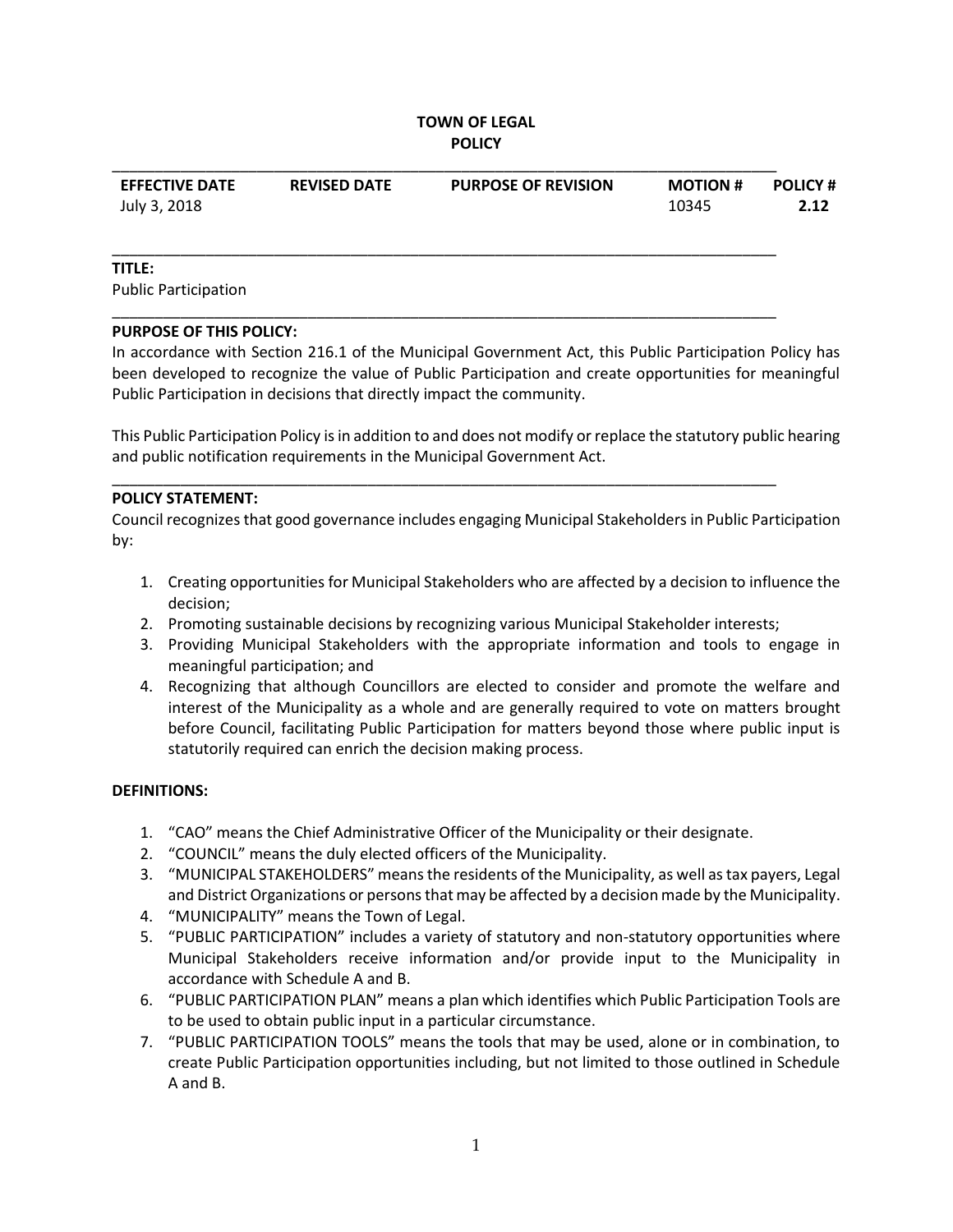#### **PROCEDURES:**

- 1. POLICY RESPONSIBILITIES
	- a. Council Responsibilities

Council may:

i. Review and approve Public Participation Plans developed by the CAO in accordance with this Policy or as directed by Council.

### Council Shall:

- i. Consider input obtained through Public Participation;
- ii. Ensure appropriate resources are available to solicit Public Participation in accordance with this Policy;
- iii. Promote and support Public Participation.
- b. Administration Responsibilities

The CAO shall:

- i. Maintain a Public Participation process that:
	- a. Ensures a coordinated and standardized approach to Public Participation across the organization;
	- b. When determining the appropriate level of Public Participation, the Town:
		- Provides opportunities for early and ongoing participation.
		- Aligns resources, types and methods of Public Participation with the impact of the decision to the community and/or key Municipal Stakeholder groups.
		- Provides opportunities for ongoing engagement as well as for emerging issues.
- ii. Recommend to Council practice, processes and timelines for statutory and nonstatutory requirements for Public Participation activities.
- iii. Develop all necessary processes and tools that support the implementation of this Policy.
- iv. Communicate to Council and the community, where appropriate, how public input was gathered and used in Administrative recommendations to Council.
- v. Make recommendations to Council, when necessary, on the appropriate resources required for Public Participation.

### 2. PUBLIC PARTICIPATION OPPORTUNITIES

The CAO shall develop and implement a Public Participation Plan in accordance with Schedule A and B.

- 3. POLICY EXPECTATIONS
	- a. Legislative and Policy Implications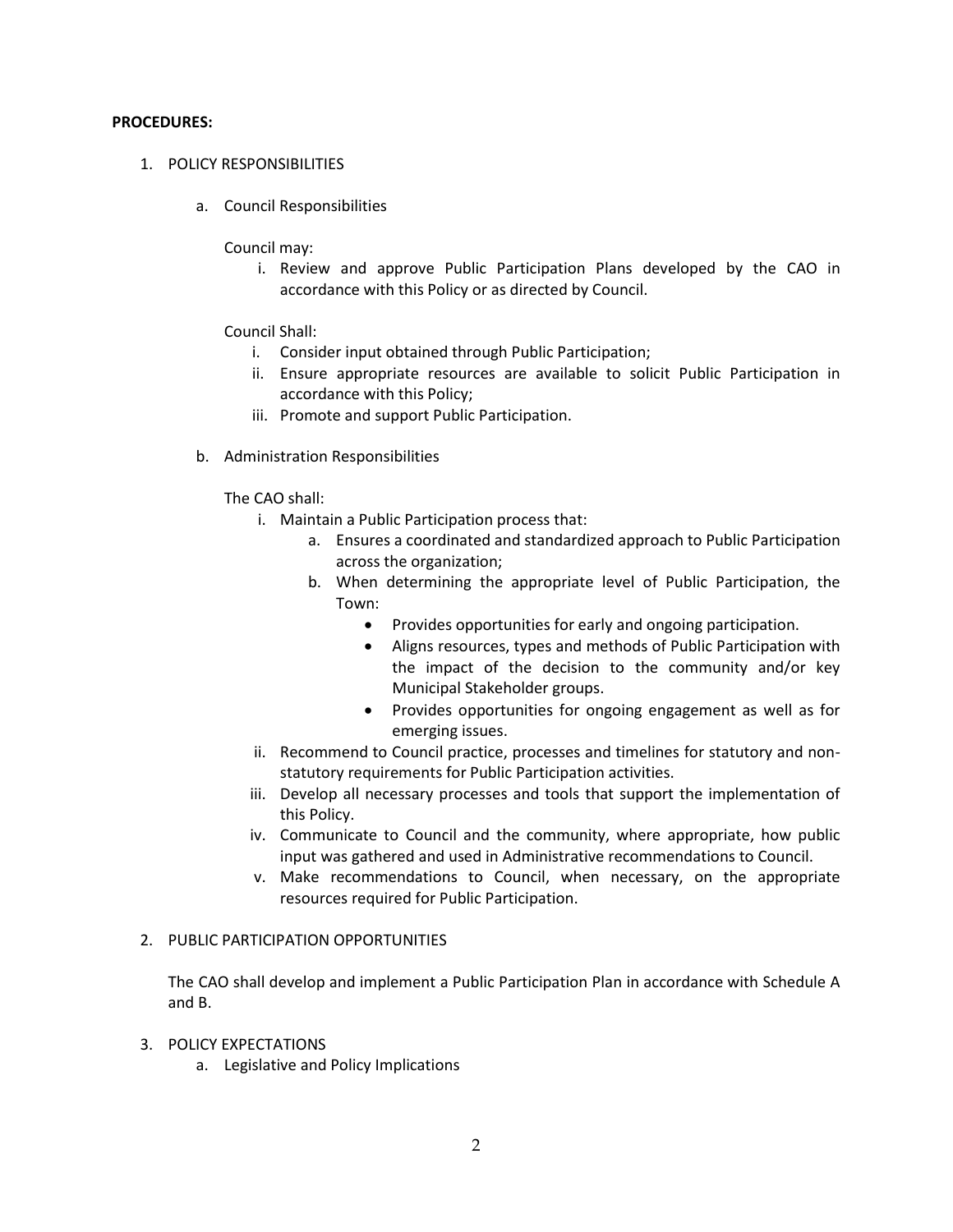- i. All Public Participation will be undertaken in accordance with the Municipal Government Act, the Freedom of Information and Protection of Privacy Act and any other applicable legislation.
- ii. This Policy will be reviewed at least once every four years to ensure that the Policy complies with all relevant legislation and Municipal policies.
- iii. This Policy shall be available for public inspection and may be posted to the Municipality's website.
- b. Public Participation Standards
	- i. Public Participation will be conducted in a sustainable and inclusive manner having regard to different levels of accessibility.
	- ii. Public Participation activities will be conducted in a professional and respectful manner. Municipal Stakeholders who participate in any manner of Public Participation are required to be respectful and constructive in their participation. Municipal Stakeholders who are disrespectful, inappropriate or offensive, as determined by Administration, may be excluded from Public Participation opportunities.
	- iii. The results of Public Participation will be made available to Council and Municipal Stakeholders.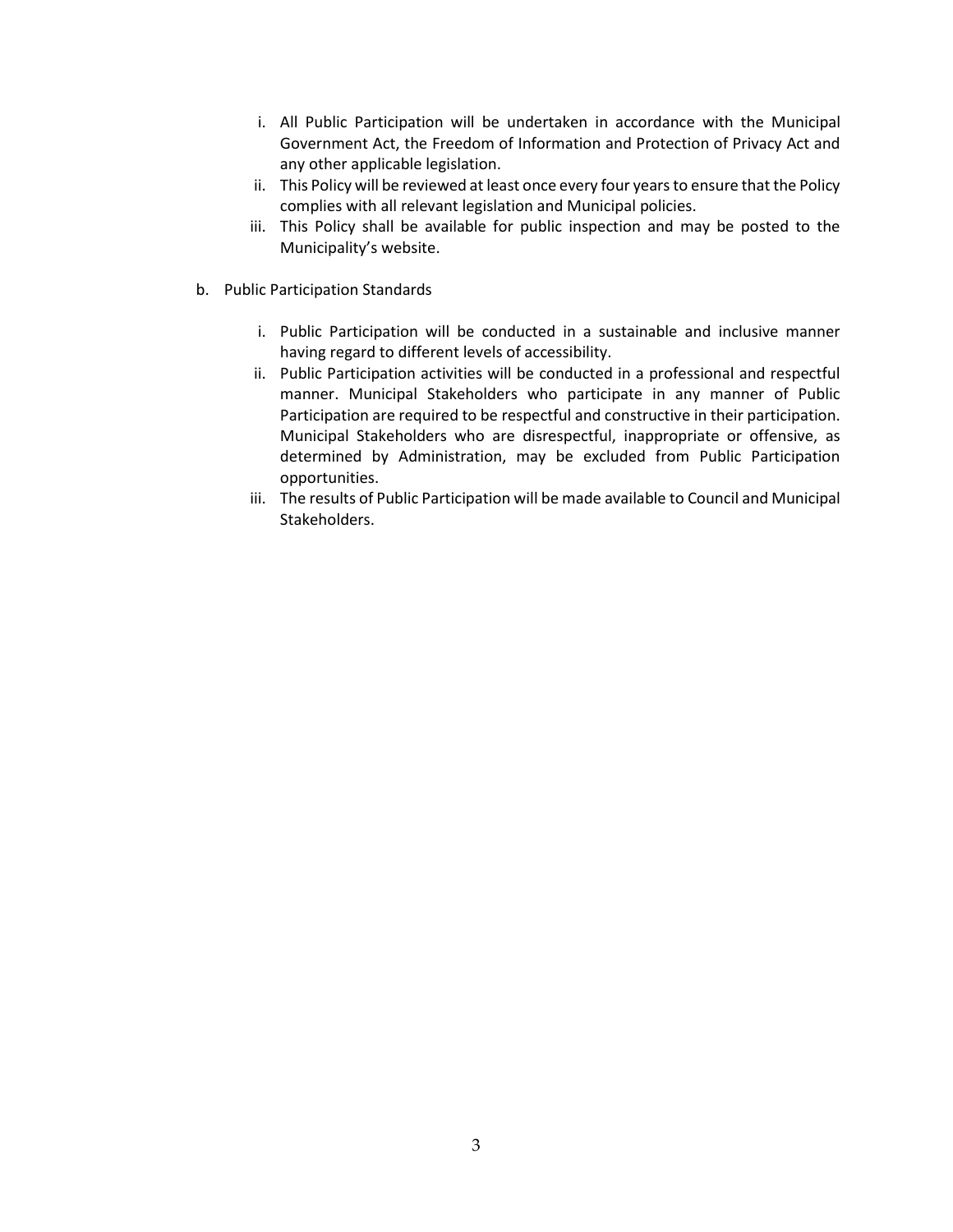## **SCHEDULE "A"**

# PUBLIC PARTICIPATION TYPE OF ENGAGEMENT

| <b>CATEGORY</b>             | <b>EVENT/CIRCUMSTANCE</b>                                                                                               | <b>TYPE OF</b><br><b>ENGAGEMENT</b> |
|-----------------------------|-------------------------------------------------------------------------------------------------------------------------|-------------------------------------|
| Council                     | <b>Annual Budget Review</b>                                                                                             | 1 or 2                              |
|                             | <b>Bylaw Review and Development</b>                                                                                     | 1 or 2                              |
|                             | Policy Review and Development                                                                                           | 1 or 2                              |
|                             | <b>Strategic Plan</b>                                                                                                   | 1 or 2                              |
| Planning and<br>Development | New or amended Area Structure Plans, Municipal<br>Development Plan, Inter-municipal Development<br>Plan, Land-Use Bylaw | 2                                   |
|                             | New or Amended Area Redevelopment Plans                                                                                 | 2                                   |
|                             | Planning Documents ie. Pedestrian Plan,<br>Downtown Revitalization                                                      | 3                                   |
|                             | New or Amended Municipal Development and<br>Sustainability Plan                                                         | 3                                   |
|                             | <b>Outline Plans</b>                                                                                                    | $\overline{2}$                      |
| <b>Protective Services</b>  | Change in Service Level from Fire Department or<br><b>Bylaw Enforcement</b>                                             | $\mathbf{1}$                        |
|                             | Municipal Emergency Plan                                                                                                | $\mathbf{1}$                        |
| <b>Public Works</b>         | <b>Public Works Affecting Adjacent Landowners</b>                                                                       | 1 or 2                              |
|                             | Construction of Infrastructure                                                                                          | 1 or 2                              |
|                             | <b>Traffic Management Plans or Studies</b>                                                                              | $\overline{2}$                      |
|                             | <b>Master Servicing Plans</b>                                                                                           | 1 or 2                              |
| <b>Community Services</b>   | <b>Trail Development</b>                                                                                                | 2 or 3                              |
|                             | Development of Park or Green Space                                                                                      | 2 or 3                              |
|                             | Public Facility Development or Closure                                                                                  | 2 or 3                              |
|                             | Recreation Plans ie. Facilities or Master Plans                                                                         | 3                                   |
|                             | <b>Strategic Servicing Plan</b>                                                                                         | 1 or 2                              |
| <b>Economic Development</b> | <b>Strategic Plan</b>                                                                                                   | 1 or 2                              |
|                             | <b>Branding</b>                                                                                                         | $\overline{2}$                      |